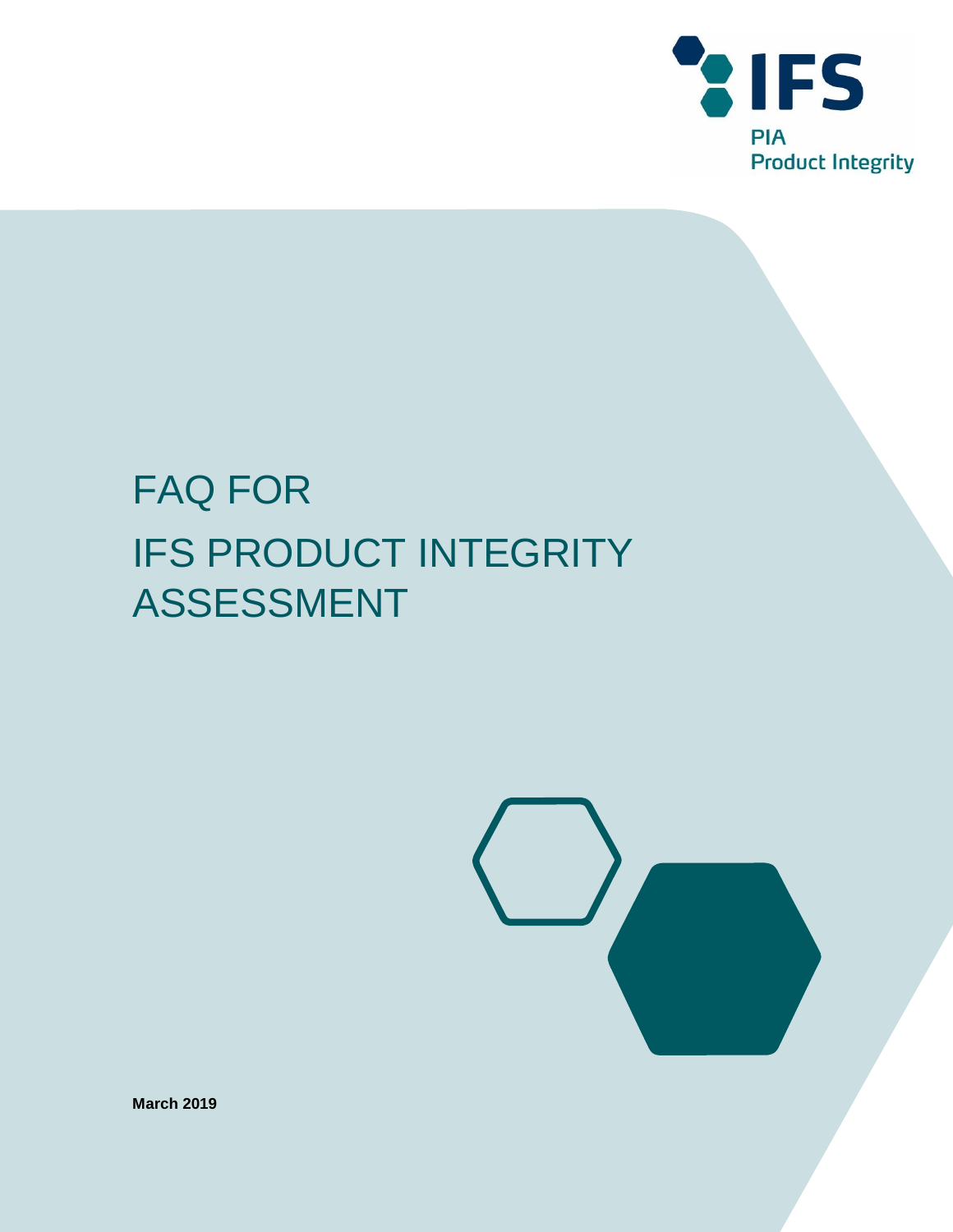# FAQ, IFS PIA

The aim of this document is to provide answers for the most frequently asked questions about IFS PIA version 1.

# 1 GENERAL ON THE IFS PIA CONCEPT

## **1.1 What is IFS PIA?**

IFS PIA – IFS Product Integrity Assessment is an assessment program to check a company's management of product integrity risks: is the company able to fulfill the customer specification in such a way that a product fully complies with everything what is communicated and what on that basis may be expected.

Product integrity does not only relate to the production processes in the production plant but also to administrative processes as well as to the supply chain and how the company handles raw material related risks (food fraud, claims etc.).

## **1.1.1 What is the goal of the IFS PIA?**

The IFS PIA is a benchmark assessment for integrity management of food products. It is not a certification standard. The set of requirements in this assessment is the benchmark. Companies (suppliers) can decide how and to what degree they want to comply with these requirements. Customers can decide what they expect from their suppliers and what degree of compliance they find acceptable.

Insight is given in the companies' management of product integrity by means of an assessment against the IFS PIA checklist, an assessment report & assessment score, an action plan and a professional conclusion of the assessor. The assessment score is an indication of the degree of compliance with this benchmark.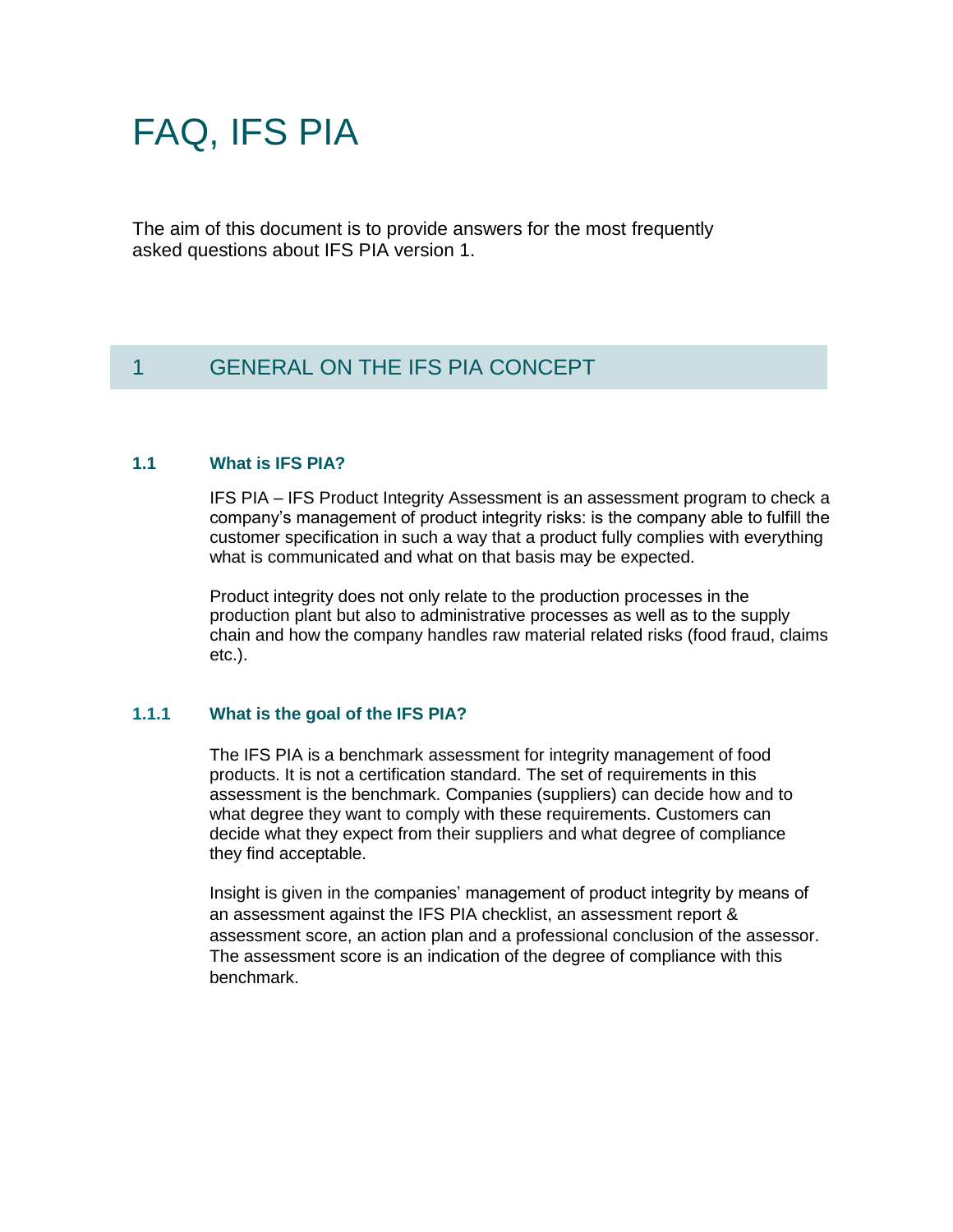## **1.1.2 What is the definition of "product integrity"?**

Guarantee that a product fully complies with what is communicated (all elements of the product specification) and what on that basis may be expected (so: including marketing claims).

## **1.1.3 Is the IFS PIA only covering the meat product scope or will it apply to other product scopes, as well?**

The IFS PIA will be applicable for all food products. Different from the IFS Food Standard, there will be no product scopes here.

## **1.1.4 What are the main differences between IFS Food and IFS PIA?**

- The IFS PIA is rather to be regarded as complimentary to and in interaction with the IFS Food. IFS Food approaches risk from the point of view of food safety and quality systems. IFS PIA approaches risk from the point of view of the product: is the auditee able to fulfill specific customer specifications and in other words can the clients trust that products they buy from the company fully comply with everything what is communicated and what on that basis may be expected.
- As a consequence, IFS PIA integrates the product and especially its raw materials in the assessment: next to the general checklist, the assessor will define parameters based on risk profiles of the critical raw materials that are handled by the company. Also, retailers will be invited to hand in a product they buy from the company – the assessor will analyse these product specifications and summarize these and add them to the parameters that will be checked during the assessment.
- Fraud is also part of the IFS Food standard, but less detailed. The IFS PIA additionally focusses on unintentional integrity issues.
- IFS Food is an accredited, GFSI recognized standard. IFS PIA is not accredited and the protocol is primarily geared to creating a solid basis for trust between the company and their clients, and for dialogue and improvement of product integrity systems in the supply chain.

## **1.1.5 How can I participate in the development of IFS PIA?**

The IFS PIA Working Group is open for any interested retailer and manufacturer member of the IFS International Technical Committee (ITC). In addition the results of each IFS PIA WG will be circulated to the ITC and National Working Groups. So, everyone can give their feedback.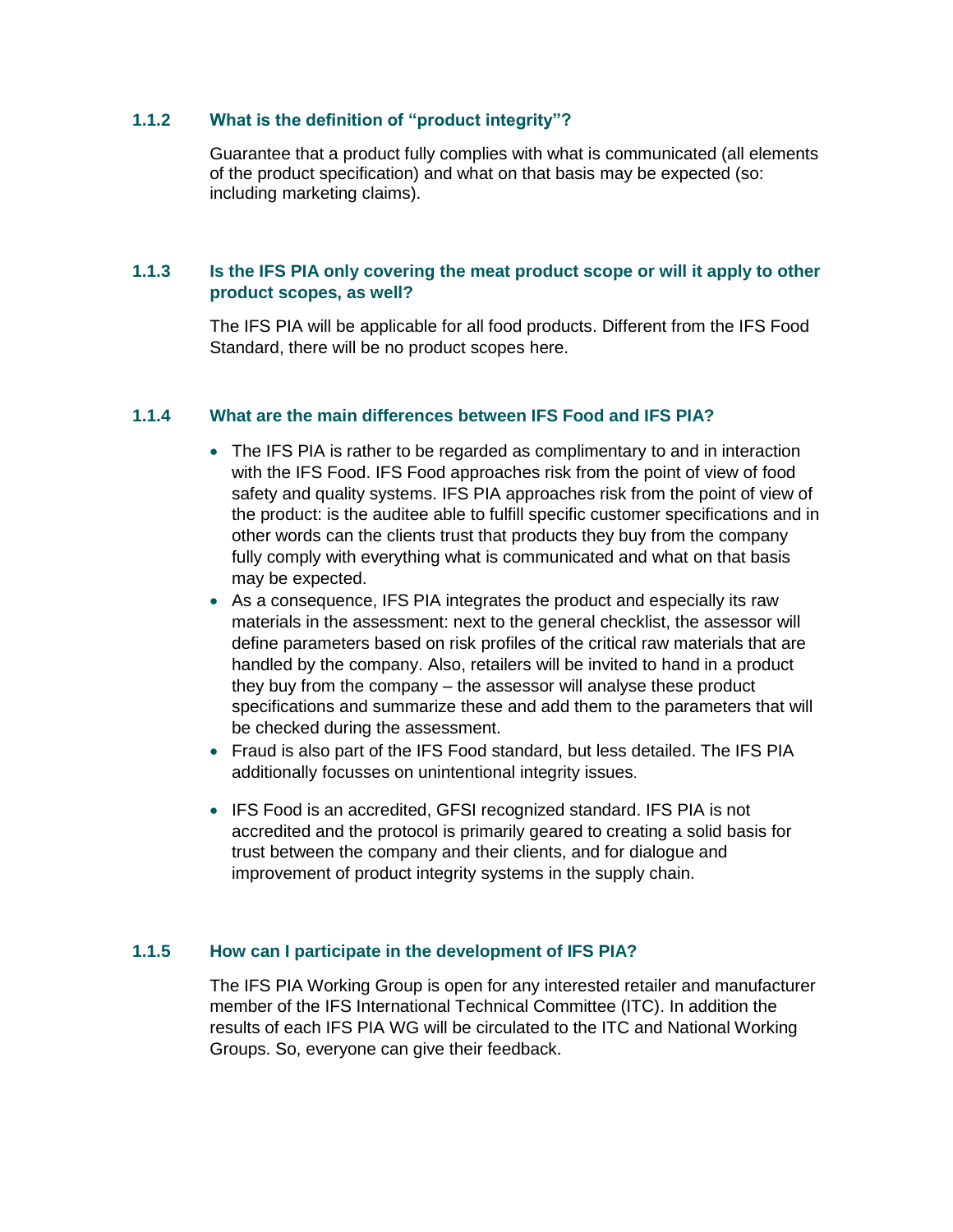## **1.2 Question about the role of IFS in the development of the IFS PIA (different from current role)?**

IFS is the standard owner of the IFS PIA. So, the IFS ITC has to validate the IFS PIA process. The development of IFS PIA has its base on the experience of Ahold and other Dutch retail product integrity assessments. So we don't start from scratch.

#### **1.3 How will it work: what will be the process of the IFS PIA?**

The company will receive a questionnaire about their products and critical raw materials, this will provide input for IFS to prepare risk profiles for the assessor for the preparation of the assessment. The retailers who are client of the company will be invited by IFS to submit a product specification for the assessment. During the assessment, the main product and data integrity risks concerning the critical raw materials and the products produced by the company, are checked. Those parameters will be reported, next to the general checklist.

## **1.3.1 Why can a manufacturer not directly select and give the order for an IFS PIA to an IFS-approved Assessment sevice provider?**

IFS takes responsibility for the integrity of the whole program and for the management of the process.

## **1.3.2 Our company has very different products for different retailers; will they get several assessments?**

The scope of an IFS PIA is always the product integrity system at location X of company A. If the location covers several product ranges, these are all included in the assessment. IFS PIA aims at preventing duplication of (2nd party) assessments.

## **1.4 Why not issue a list of approved CBs and assessors? How will the CB be selected?**

This is part of the responsibility IFS takes for the integrity of the whole program. IFS will select a CB that has assessors that are IFS PIA trained by IFS. The CB will select the assessor to perform the assessment.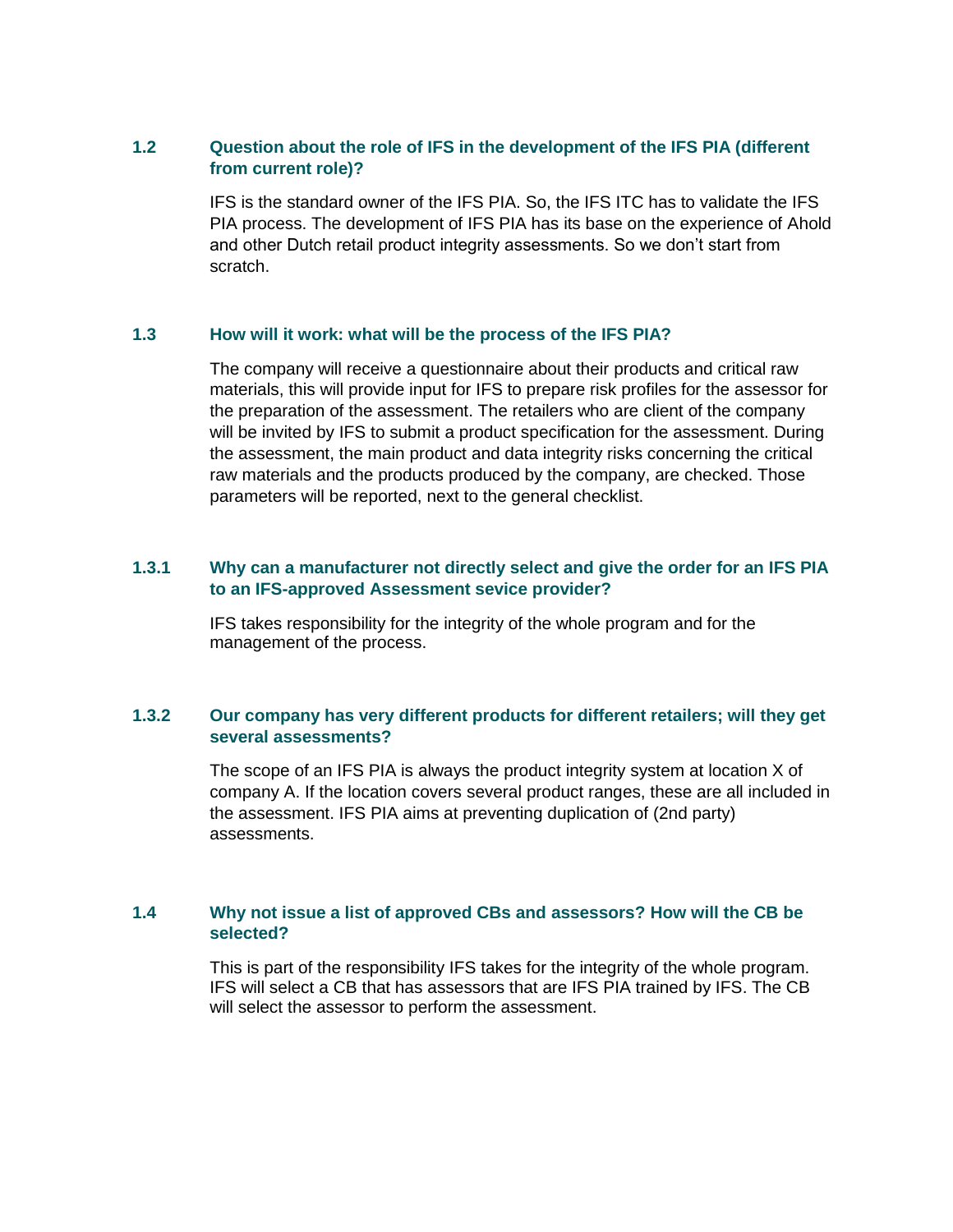## **1.5 Why is the chapter on traceability that extensive, since the subject is covered by EU legislation?**

Legislation covers one step back and one step forward, the IFS PIA requires more (risk-based).

## **1.6 Is it possible for a company to use the system as self-evaluation without informing the customers?**

The IFS PIA assessment report will be published as is done for the other IFS Standards. The checklist of the IFS PIA can be used for self-assessments in preparation for the onsite assessment. The onsite assessment will be performed by an IFS trained and approved assessor.

## **1.7 If the company places an order with IFS, will IFS issue the invoice or the auditing company/assessor?**

IFS will get the order and will issue the invoice for the IFS PIA assessment.

## **1.8 Is there a plan/option to integrate this as module to IFS certification in future versions?**

The IFS Board decided to start the IFS PIA as a stand-alone assessment because a combined food safety & product integrity assessment would overwhelm small and medium size companies. In addition, the focus of the combined audit/assessment would not be clear and the total audit duration too long. Assessors have emphasized from the experience gained with the IFS PIA pilot assessment during 2018 that the focus and mindset of the food safety and product integrity assessments are fundamentally different. It would be too hard to separate integrity thinking from food safety thinking in one audit; the correct focus will be lost.

## **1.9 Where are the limits for a participating company with regard to e.g. supply chain transparency?**

This is described in the standard per requirement/chapter and is risk-based.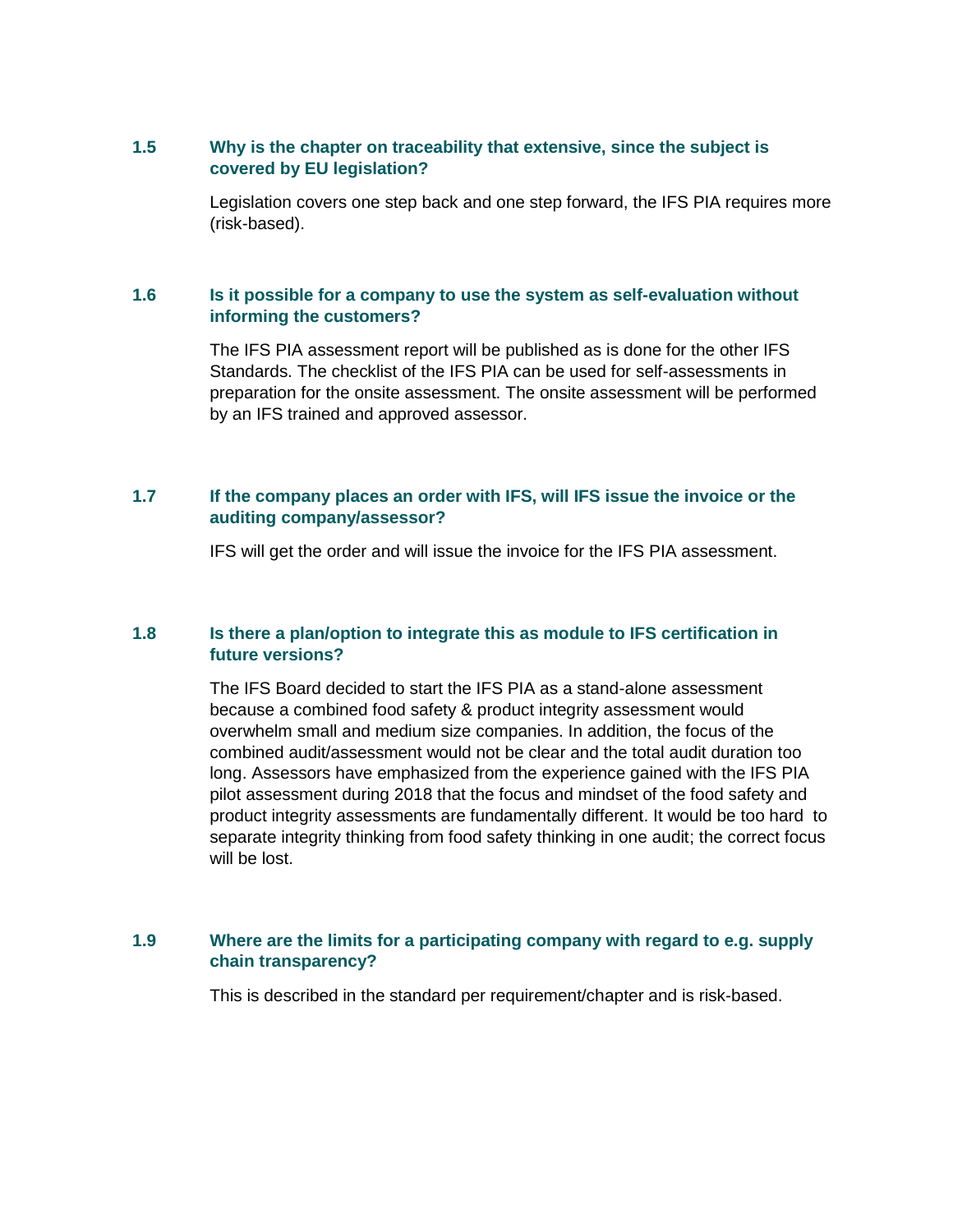# 2 CUSTOMERS PRODUCT & PRODUCT SPECIFICATION

### **2.1 On which basis are the customers informed?**

The company who orders the IFS PIA has to give the names of the retailers to whom he delivers private label products. These retailers will be informed by IFS that an IFS PIA will be performed at this site and that they have the opportunity to provide a product specification and attention points for the assessment to IFS.

#### **2.2 How is the confidentiality of the product specifications guaranteed?**

IFS handles the full audit reports with care and guarantees the confidentiality of each audit report since the beginning of IFS in 2003. The same approach will IFS follow with regard to the product specifications. Also, IFS will handle all information according to the new EU General Data Protection Regulation (GDPR).

## **2.3 Which criteria will be used to choose the product(s) for the IFS PIA assessment (and how will it be handled in case there are different supply chains / chain of custody)?**

The product specifications that are submitted by the retailers as input for the assessment will be analysed by the assessor during the preparation and summarized into a list of parameters to be checked, which will cover criteria like quid, mass balance, origin of ingredients, claims/chain of custody, supplier management, etc.

The preparation of an IFS PIA and the parameters to report on will cover the most vulnerable/critical raw materials and the main process/product claims, e.g., less than x % sugar, allergen-free, organic, Beter Leven.

#### **2.4 Role of the retailers: how are they involved in the process?**

IFS PIA aims to minimize retailers doing their own product integrity audits, in order to avoid duplication and high cost for all parties involved. Therefore, retailers who are registered at IFS are invited to submit a product specification for the preparation of the assessment and report, allowing the assessor to draw up a relevant list of parameters. Also, each retailer can submit points of attention. These points of attention will be checked during the assessment and can be product specific, or relating to e.g. complaints, test results, etc.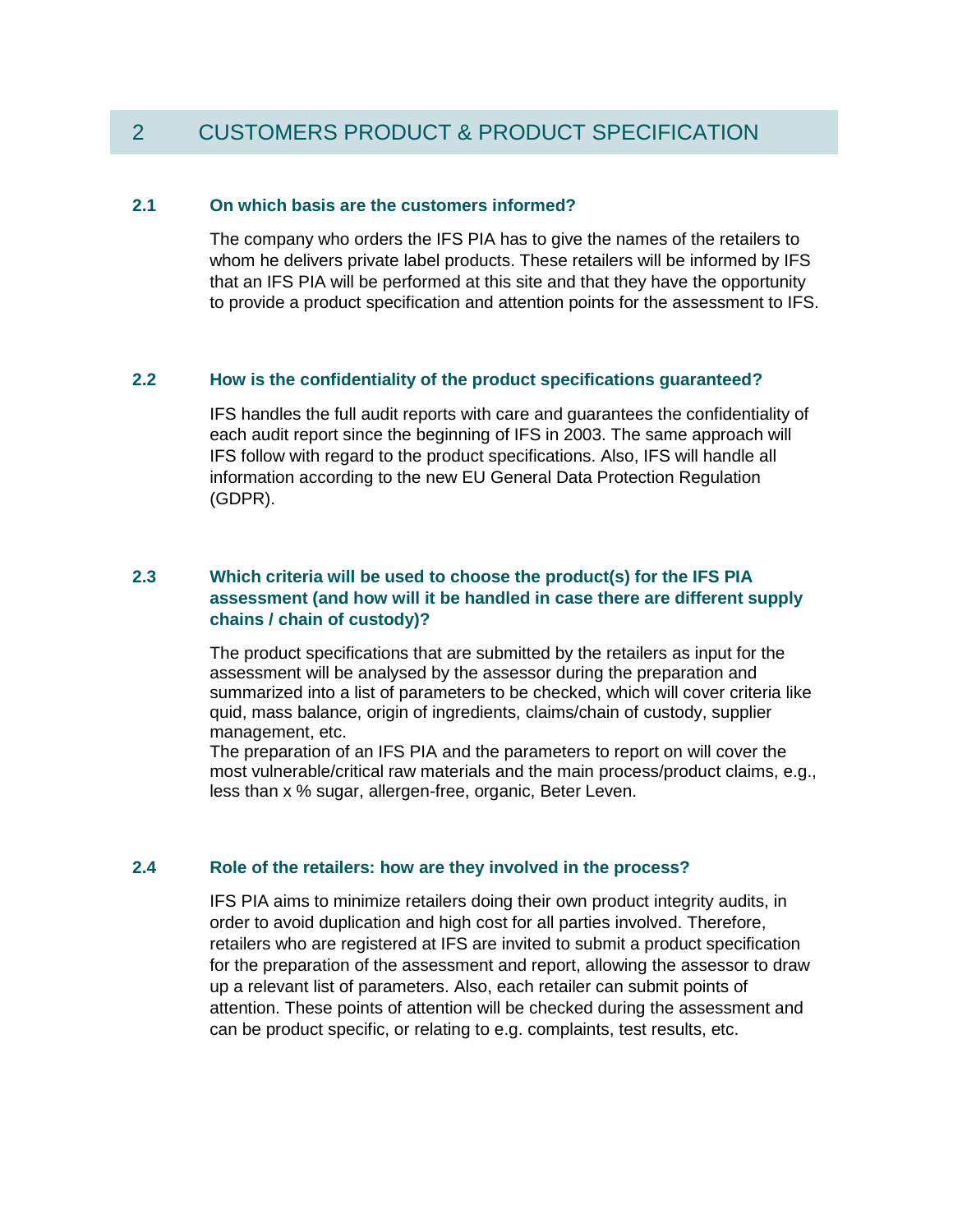## 3 ASSESSMENT PREPARATION

## **3.1 Which competences are required to do the risk profile and preparation of audit?**

The risk profiles are prepared by IFS, based on the information the company has provided on products and critical raw materials. The risk profiles are provided to the assessor for the preparation of the assessment.

In order to do the intended preparation, the assessor has the following competencies:

- Knowledge of sector specific integrity risks, such as fraud cases in the past and what are the most valuable raw materials
- Analytical skills and a 'think like a criminal' mindset
- Be able to translate a product specification into an effective audit trail.

## **3.2 Based on which databases and information sources will the assessment preparation be done?**

For creating the risk profiles, IFS uses only legitimate sources of information and databases. IFS pays attention to technical correctness and use. The assessor will do additional internet research on the company, to find out about possible issues (e.g. financial, legal, reputational) in the past or present.

## 4 ASSESSOR

## **4.1 Can the assessors be IFS food auditors? (it is mentioned that they should have a different profile)**

Yes. In principle the IFS PIA can be done by an IFS Food auditor who is also qualified for IFS PIA. Also other auditors, e.g. Chain of Custody auditors can become an IFS PIA assessor. In any case, the IFS PIA assessor has to have followed a lead auditor training and performed 10 third-party audits as lead auditor. Next to this (s)he has to have followed the IFS PIA assessor training, since specific audit skills and techniques are required, such as strong (nonverbal) communication skills and sense of organizational culture, analytical skills for a.o. product balance verification, being able to challenge senior management and a 'think like a criminal' attitude.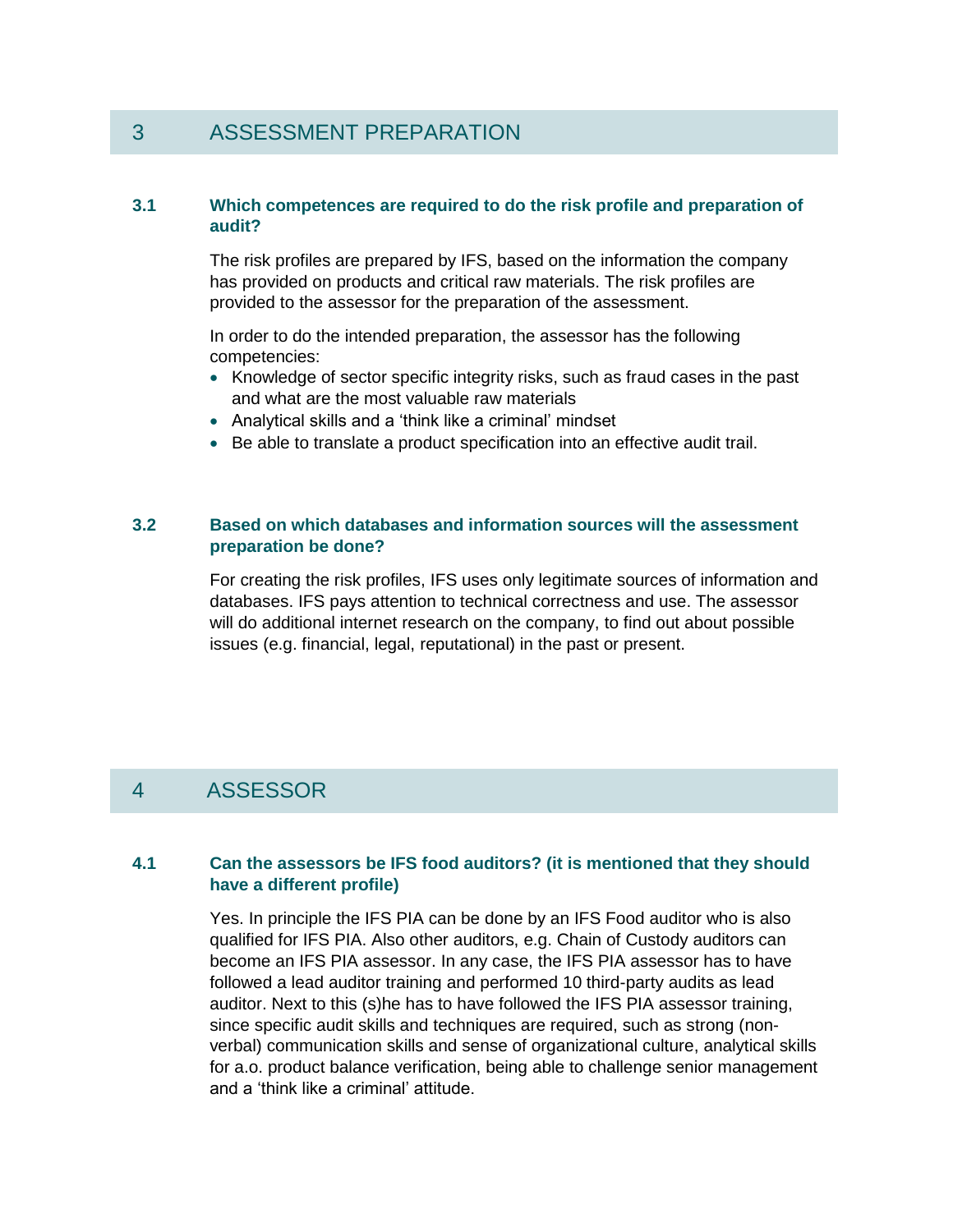IFS PIA assessor candidates go through an assessment before they are accepted for the IFS PIA training. The assessment will be an online test with questions, probably to be combined with a call. It will focus on the necessary personal characteristics and the attitude as mentioned for the training, a.o. having a suspicious attitude, being detailed and analytical, ability to think out of the box.

## **4.2 What will be the content of the auditor training?**

The IFS PIA assessor training will focus on training of skills and further development of the required attitude, with a focus on exercises. The assessment of the trainees will be done by the IFS trainer during the training excercises using a checklist, and after the training, by IFS witness audits (so: no exam).

The training will be developed in 2018 and the practical management of the training program will be worked out as a next step (e.g. assignment of trainers in various countries, calibration program).

## **4.3 What does the professional conclusion of the assessor mean?**

An important element in the assessment report will be the "professional conclusion of the assessor", which is actually an overall evaluation by the assessor of the whole assessment process: before, during and after the assessment (so including the improvement plan).

The professional conclusion of the assessor consists of 4 criteria, for which the assessor has to give thorough motivations.

- The management and key personnel showed a sincere drive to ensure product integrity (do they want it).
- The management and key personnel showed an appropriate risk awareness to support an effective product integrity system (are they able).
- The management and key personnel demonstrated that they are in control and that the integrity management system is effective (do they do it).
- $\bullet$  In relation to the best practices the company showed strong  $-$  and/ or improvement points resulting into a bonus/ malus.

Per criterion the scoring is A, B, or C. The 4th question about best/poor practices will determine the possible bonus (A) or malus (C) impact on the total scoring. This part is valued highly by the retailers as an addition to the checklist in the assessment of a company's integrity.

The Working Group underlines the importance of the assessor's specific competence to stimulate the discussion between the company and the retailer.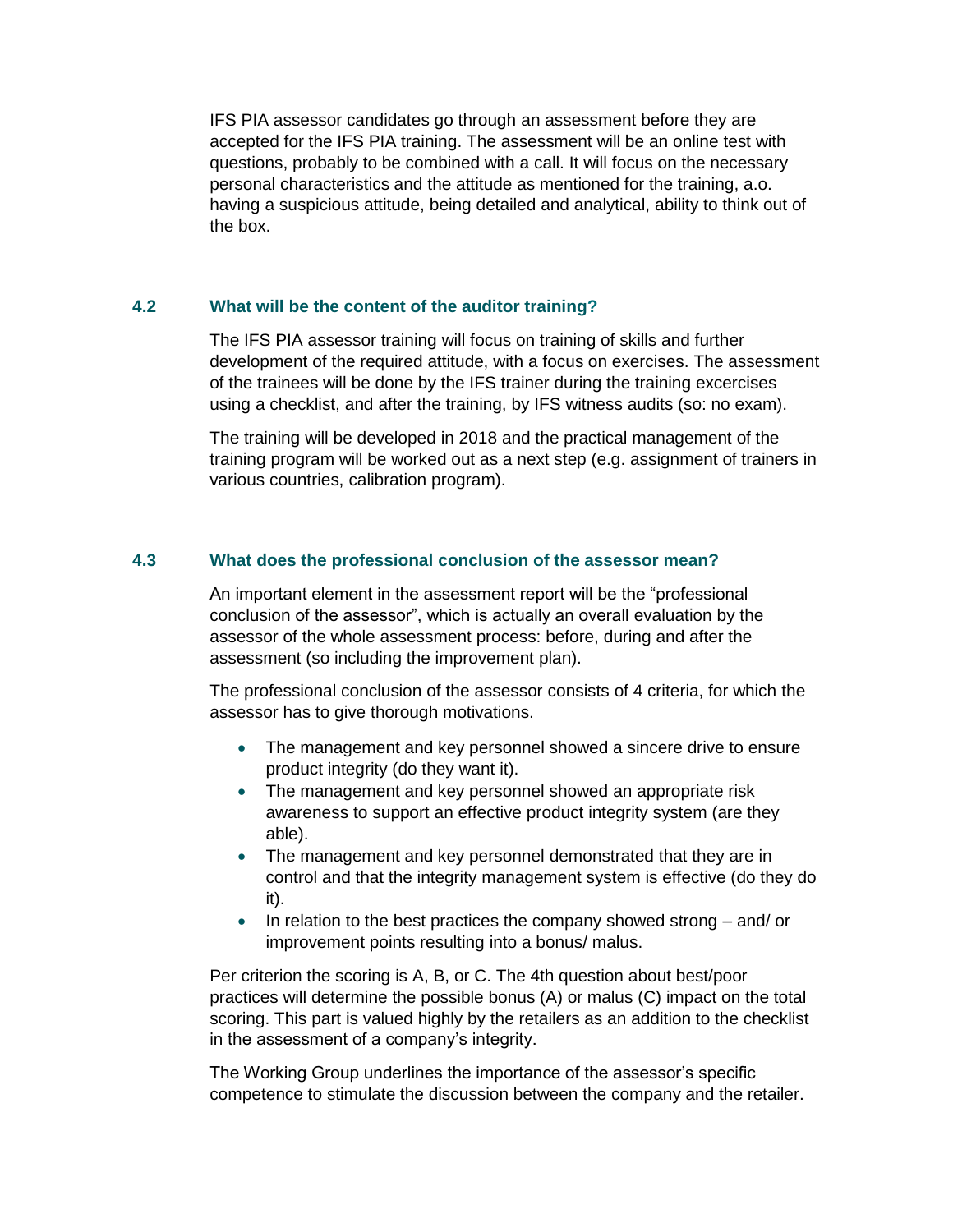This part of the report should not be a mere summary of the assessment based on the checklist. In the communication with the auditee and in the assessor training program, the professional conclusion will get extra attention.

## **4.4 There are some food safety related requirements in the checklist – does this mean that the assessor has to have a food safety background/experience?**

No, the requirements referred to (ref: chapter 6, Nonconforming products) are related to product integrity. In some cases integrity can be food safety related. The assessors will be selected on their relevant experience (which can also be e.g. chain of custody audits) and will be trained on the requirements of the IFS PIA and the specific skills necessary to do the IFS PIA.

# 5 ASSESSMENT

## **5.1 How to deal with a situation that an IFS Food audit takes place weeks after the IFS PIA and something is found concerning product integrity?**

In principle and if practically possible, the IFS PIA should not be done by the same CB that performs the IFS Food on a company. We will have to see how this will work out/be possible to implement in practice in view of availability of assessors and CB's.

## **5.2 Which criteria will be used for the assessment duration?**

The standard assessment duration is 2 days. 2 Days are also the maximum duration of an IFS PIA.

It has become clear from the experience with test and pilot audits during 2017/2018 that an IFS PIA takes no less than 2 days, since not only the comprehensive IFS PIA checklist will have to be verified but also the parameters resulting from the input of risk profiles and retailers' product specifications, including detailed product trail(s). There is no way to calculate time like for IFS Food.

Also for IFS PIA assessments at trader/broker locations, the 2 days duration will be planned since until now there is no reason to expect that such assessments will take less time (often, the range of products and raw materials is broader than for producers).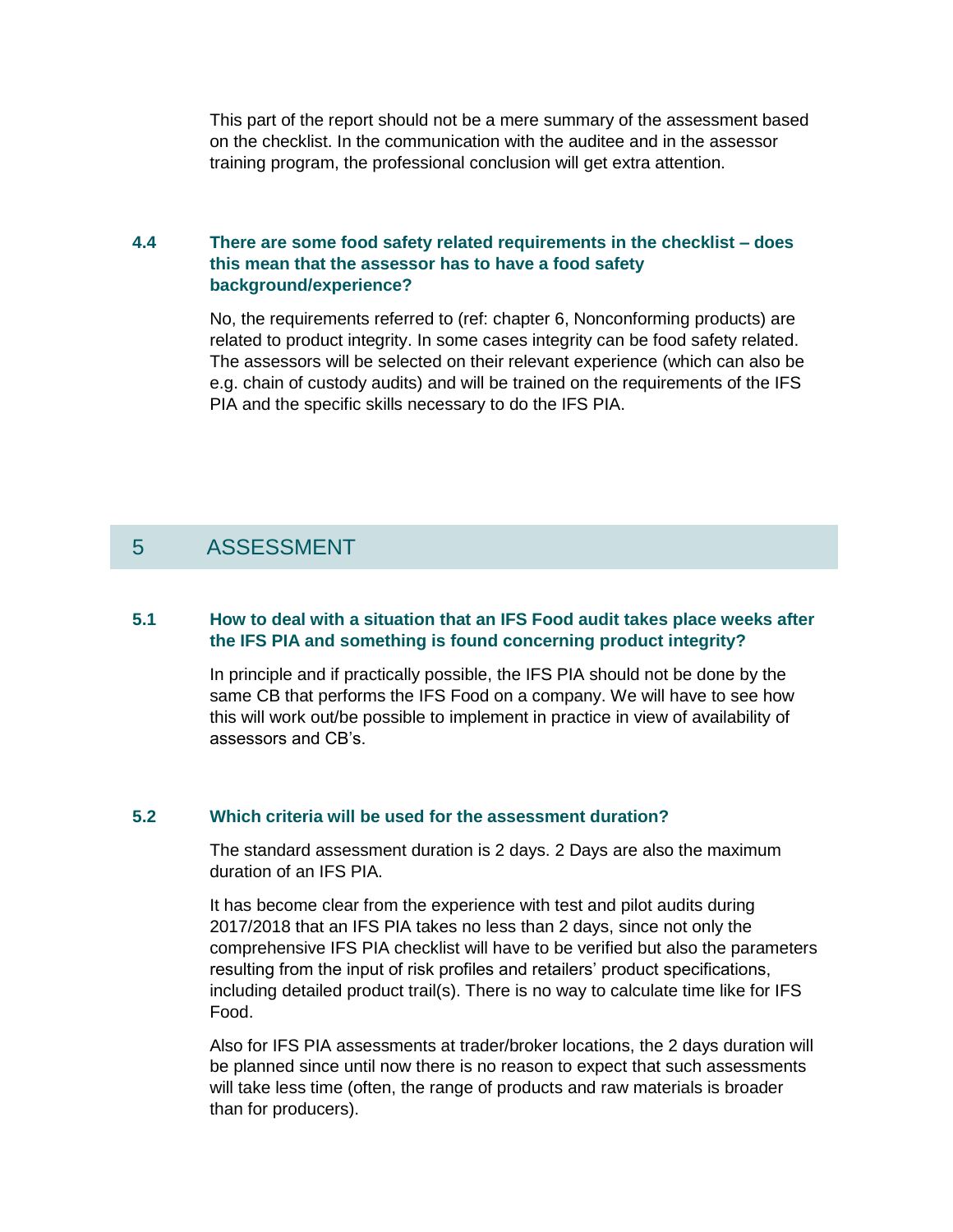## **5.3 What happens in case severe deviations are noted for an IFS certified company (report via IP?)**

If during an IFS PIA a real food fraud topic or any other specific risk is discovered, it is planned to give a KO and the manufacturer cannot pass successfully the assessment and it should be reported to the Integrity Program. If during an IFS PIA a food safety issue is observed, it should also be reported to the IP to involve the CB that has issued the certificate. That CB has the responsibility to follow up on this non-conformity.

## **5.4 How is the scoring planned?**

The scoring per criterium will use the same structure as for other IFS standards: A/B/C/D and the possibility of a Major (in case of an unintentional product integrity issue) or KO (in case of an intentional product integrity issue, i.e. fraud). Additionally, the professional conclusion of the assessor can result in a bonus/malus on the final score in case of best or poor practices.

The final score will be scaled as higher/medium/foundation/lower level, which corresponds with an audit frequency of resp. 3/2/1/0,5 year. The scaling will not be used during the 2018 assessments, since it has to be evaluated from the experience gained what scoring should correspond to what level. Also, it is still under discussion whether the audit frequency should be different (less than 3 years for a higher level).

# 6 REPORTING

## **6.1 Who owns the report?**

The company who pays for the IFS PIA will be the owner of the report.

## **6.2 How will the retailers receive feedback on their attention points?**

In the assessment report there will be a list of the attention points as submitted before the assessment by the retailer clients, in an anonymized format. The assessor will provide feedback on each of those attention points, in the assessment report. The retailers will benefit by getting feedback on their individual attention point and by seeing the feedback on attention points from other retailers (in an anonymized format).

As with the other IFS standards, notification will be sent out to the retailers in case of a Major or KO.